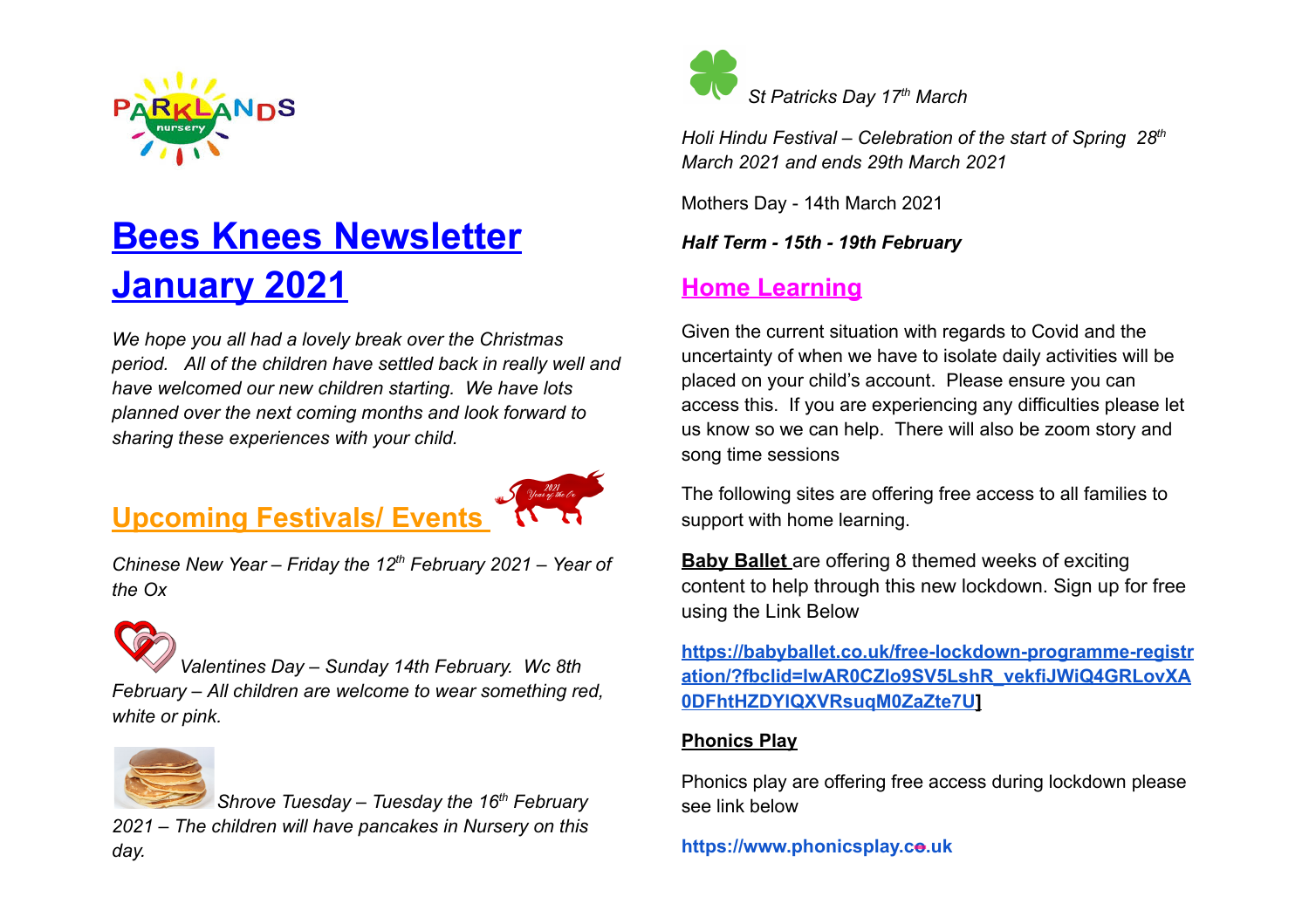#### **Reading Eggs**

Reading Eggs are offering a 30 free day trial

#### [https://readingeggs.co.uk](https://readingeggs.co.uk/)

These programmes are very good especially for pre-school age children.

#### **Upcoming themes and focuses**

#### **Baby Room and Butterfly Room**

Our Babies are going to be exploring the babbling babies programme with Olivia and Kimberlee where they will experience a range of activities to support their early communication skills.

#### **Buttercup Room**

Our Buttercups will be exploring environmental sounds and will be exploring Phase 1 of Phonics. They will also be looking at arctic animals as their overriding theme.

#### **Bluebell Room**

Our Bluebells will be exploring people who help us i.e the emergency services. We will be looking at all the different job roles and how they help us. We will also be able to support what we have learnt through role play. Bluebells will continue with phase one phonics expanding to phase two.

## **Reminder: If your child is due to start Reception in September please be reminded that you must apply for your school place before the 15th January 2021**



Do you think you are eligible for the 30 hours? If so please apply online at www.childcare choices.co.uk

### **If your child is eligible for 30 hours funding please ensure that you reconfirm your code.**

#### **IF YOUR CHILD IS ELIGIBLE FROM APRIL YOU MUST APPLY NO LATER THAN THE 31ST MARCH. PLEASE GIVE YOUR CODE TO KELLY OR KIM.**